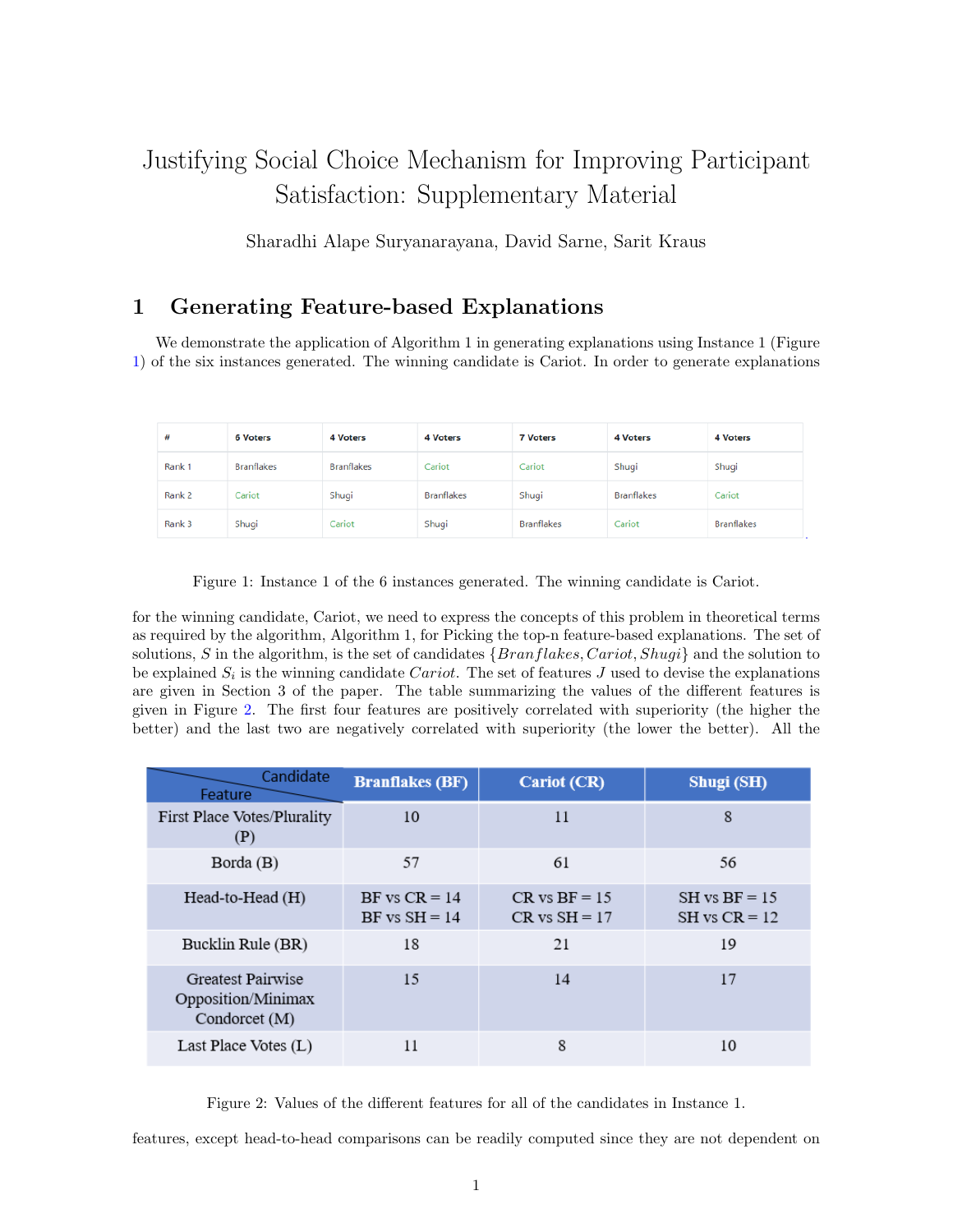any combination/opponent. The calculation of the values for feature head-to-head comparisons is dependent on the pair of winning candidate and opponent. Given a winning candidate  $S_i$  and an alternate candidate  $S_t$ , we compute the values of  $d_i^j$  and  $d_t^j$  as follows

- $d_i^j$  = Number of votes in favor of candidate  $S_i$  in a pairwise comparison with  $S_t$ .
- $d_t^j$  = Number of votes in favor of candidate  $S_t$  in a pairwise comparison with  $S_i$ .

Selection of Features We demonstrate the functioning of this part of the algorithm with the help of two instances, Instance 1 (Figure [1\)](#page-0-0) and Instance 3a (Figure [6\)](#page-3-0) for the feature First Place Votes. The same logic (Lines 2-11 in Algorithm 1) is used for all of the other features.

The values for the feature First Place Votes for the 3 candidates in Instance 1, where the winning candidate,  $S_i$  is *Cariot* (Figure [1\)](#page-0-0) are as follows:-

- Branflakes  $(d_t^j) = 10$
- Cariot  $(d_i^j) = 11$
- Shugi  $(d_t^j) = 8$

The values for the feature are retrieved and upon the comparison of  $d_i^j$  with both of the values of  $d_t^j$ ,  $d_i^j$  is not inferior to either of the two  $d_t^j$ 's and hence the Feature First Place Votes is not excluded (is included) from the list of possible features for explanations. From Figure [2,](#page-0-1) it can be observed that the winning candidate, Cariot, has the best score with respect to all of the features and hence, all of the features are possible contenders for devising explanations.

The values for the feature *First Place Votes* for the 3 candidates in Instance 3a where the winning candidate,  $S_i$  is *Shugi* (Figure [6\)](#page-3-0) are as follows:-

- Branflakes  $(d_t^j) = 5$
- Cariot  $(d_t^j) = 13$
- Shugi  $(d_i^j) = 11$

The values for the feature are retrieved and upon the comparison of  $d_i^j$  with the value of  $d_i^j$  for *Cariot*,  $d_i^j$  is inferior and hence the feature First Place Votes is excluded from the list of possible features for explanations.

Calculation of Score We demonstrate this phase of the algorithm with the help of Instance 1 (Figure [1\)](#page-0-0) where the winning candidate,  $S_i$ , is Cariot. Since the feature,  $j = First$  Place Votes is included in the list of features for explanations for Instance 1 (Figure [1\)](#page-0-0), the score is calculated as follows.

$$
score_i^j = (11 - 10) + (11 - 8) = 4 \tag{1}
$$

This score is normalized by dividing it by the maximum possible value of the feature which is the number of total voters i.e. 29. Therefore,  $score_i^j = 4/29$ .

The same procedure is followed for all of the features that are included in the list of possible explanations. The calculation for all of the scores is given in Figure [3.](#page-2-0) This logic is expressed in lines 12-16 of Algorithm 1. These scores are sorted in the descending order (Line 17 in Algorithm 1) and the top 3 features are returned (Line 18 in Algorithm 1).

The top 3 features to be considered for explanations are highlighted in bold. Thus, the Featurebased explanations are:

- 1. Cariot has won 2 rounds of head-to-head comparison. 15 voters prefer Cariot over Branflakes while 14 voters prefer Branflakes over Cariot. 17 voters prefer Cariot over Shugi while 12 voters prefer Shugi over Cariot.
- 2. Cariot is ranked the last choice by 8 voters compared to Branflakes by 11 voters and Shugi by 10 voters.
- 3. Cariot is ranked either the first or the second choice by 21 voters compared to Branflakes by 18 voters and Shugi by 19 voters.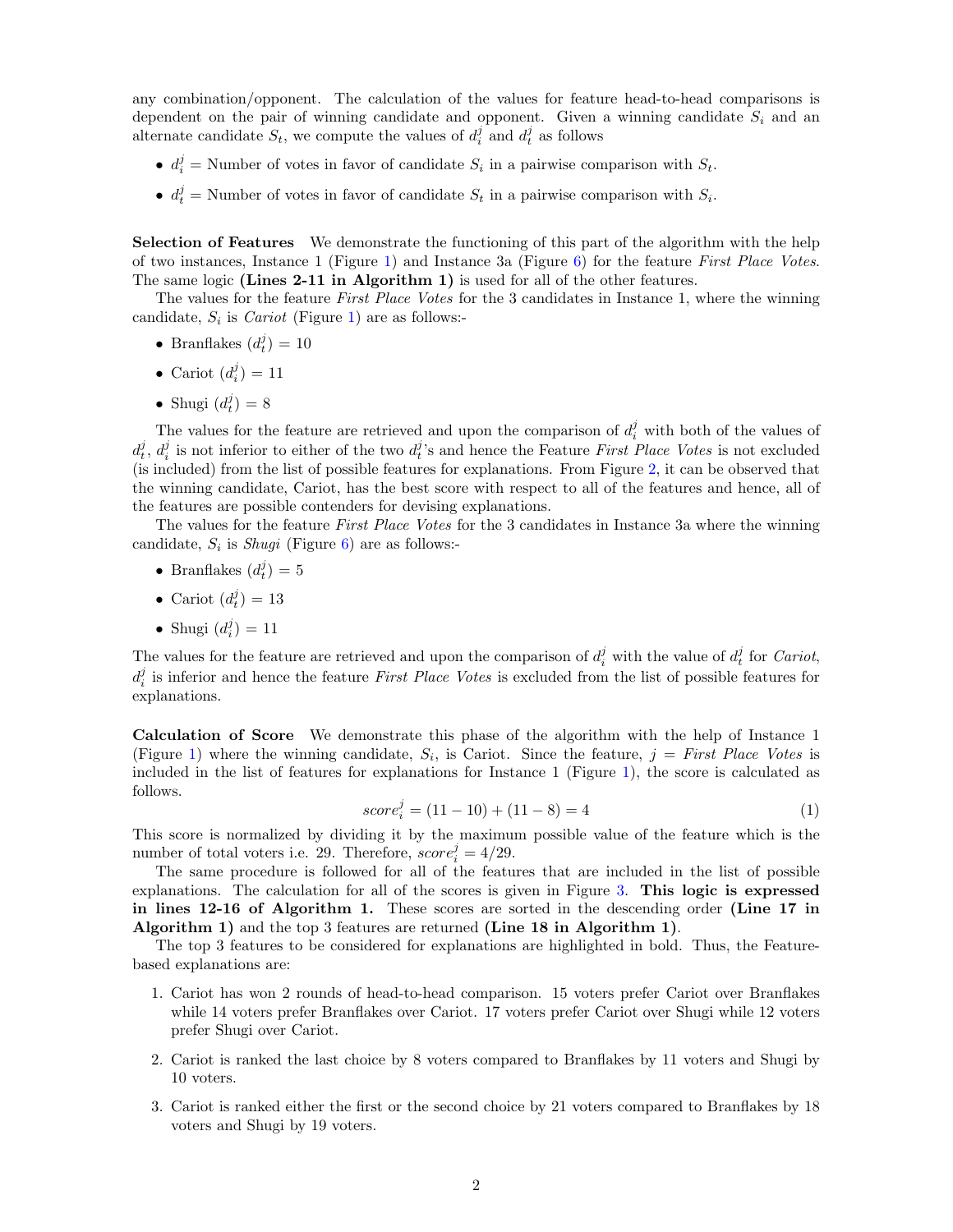| <b>Feature</b>                                           | <b>Calculation Of Score</b>   | <b>Score</b>         |
|----------------------------------------------------------|-------------------------------|----------------------|
| First Place Votes/Plurality<br>(P)                       | $(11-10)+(11-8)$<br>29        | 4<br>$\overline{29}$ |
| Borda Score (B)                                          | $(61 - 57) + (61 - 56)$<br>87 | 3<br>29              |
| Head-to-Head Score (H)                                   | $(15-14)+(17-12)$<br>29       | 6<br>$\overline{29}$ |
| Bucklin Rule (BR)                                        | $(21-18)+(21-19)$<br>29       | 5<br>$\overline{29}$ |
| Greatest Pairwise<br>Opposition/Minimax<br>Condorcet (M) | $(17-14)+(15-14)$<br>29       | 4<br>29              |
| Last Place Votes $(L)$                                   | $(11-8)+(10-8)$<br>29         | 5<br>29              |

<span id="page-2-0"></span>Figure 3: Score Calculation for all of the features for Instance 1.

### 2 List of Feature-based and Crowdsourced Explanations

Six instances of voting tables and winning candidates were generated. Instance 1 (Figure [1\)](#page-0-0) and the feature-based explanations for instance 1 are given in Section [1.](#page-0-2) The list of crowdsourced explanations for Instance 1 are:-

- 1. Cariot is voted number one by the largest group of voters.
- 2. Across all 6 columns with the number 1 spot, Cariot received the most votes with 11 votes.
- 3. Cariot has more first and second place votes than the other two options, with 21 votes.

The list of feature-based explanations for Instance 2 (Figure [4\)](#page-2-1) are as follows:

| #      | <b>6 Voters</b>   | 2 Voters          | 8 Voters          | 5 Voters          | 4 Voters          | 4 Voters          |
|--------|-------------------|-------------------|-------------------|-------------------|-------------------|-------------------|
| Rank 1 | <b>Branflakes</b> | <b>Branflakes</b> | Cariot            | Cariot            | Shugi             | Shugi             |
| Rank 2 | Cariot            | Shugi             | <b>Branflakes</b> | Shugi             | <b>Branflakes</b> | Cariot            |
| Rank 3 | Shugi             | Cariot            | Shugi             | <b>Branflakes</b> | Cariot            | <b>Branflakes</b> |

<span id="page-2-1"></span>Figure 4: Instance 2 of the 6 instances generated. The winning candidate is Cariot.

- 1. Cariot has won 2 rounds of head-to-head comparison. 17 voters prefer Cariot over Branflakes while 12 voters prefer Branflakes over Cariot. 19 voters prefer Cariot over Shugi while 10 voters prefer Shugi over Cariot.
- 2. The highest pairwise score against Cariot is 12 compared to Branflakes with 17 and Shugi with 19.
- 3. Cariot is ranked the last choice by 6 voters compared to Branflakes by 9 voters and Shugi by 14 voters.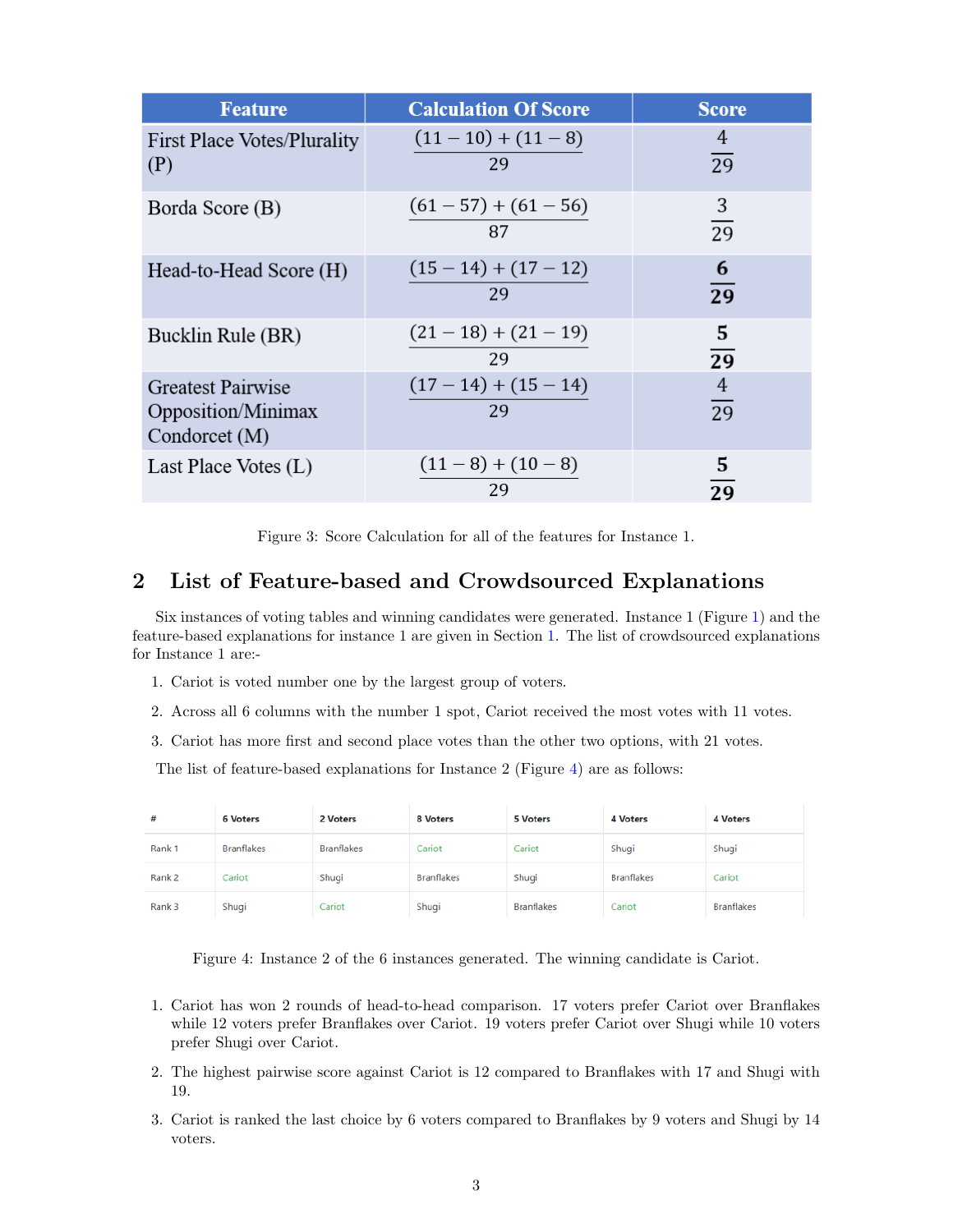4. Cariot is ranked either the first or the second choice by 23 voters compared to Branflakes by 20 voters and Shugi by 15 voters.

There are four possible explanations due to a tie in the score for the features Last Place Votes and Bucklin Score. The tie is broken randomly and either of the two features is considered for explanation. The list of crowdsourced explanations for Instance 2 (Figure [4\)](#page-2-1) are as follows:

- 1. A total of 13 people have ranked Cariot as the best (better than both Branflakes and Shugi).
- 2. 10 people ranked Cariot as at least better than Shugi or Branflakes (second best).
- 3. If you took a weighted average of all of the votes, Cariot would rank the best with a 1.76 average ranking.

The list of feature-based explanations for Instance 3 (Figure [5\)](#page-3-1) are as follows:

| #      | 1 Voters          | 4 Voters          | <b>7 Voters</b>   | <b>6 Voters</b>   | <b>7 Voters</b>   | 4 Voters          |
|--------|-------------------|-------------------|-------------------|-------------------|-------------------|-------------------|
| Rank 1 | <b>Branflakes</b> | <b>Branflakes</b> | Cariot            | Cariot            | Shugi             | Shugi             |
| Rank 2 | Cariot            | Shugi             | <b>Branflakes</b> | Shugi             | <b>Branflakes</b> | Cariot            |
| Rank 3 | Shugi             | Cariot            | Shugi             | <b>Branflakes</b> | Cariot            | <b>Branflakes</b> |

<span id="page-3-1"></span>Figure 5: Instance 3 of the 6 instances generated. The winning candidate is Cariot.

1. Cariot is ranked the first choice by 13 voters compared to Branflakes by 5 voters and Shugi by 11 voters.

The list of crowdsourced explanations for Instance 3 (Figure [5\)](#page-3-1) are as follows:

- 1. Cariot is favored number 1 by 13 voters, which is greater than 11 for Shugi and 5 for Branflakes.
- 2. The biggest group (tied, 7) and second biggest group (6) of voters vote for Cariot as their first choice.
- 3. Cariot beat the other cereal Shugi by two votes so it won.

The list of feature-based explanations for Instance 3a (Figure [6\)](#page-3-0) are as follows:

| #      | 1 Voters          | 4 Voters          | <b>7 Voters</b>   | <b>6 Voters</b>   | <b>7 Voters</b>   | <b>4 Voters</b>   |
|--------|-------------------|-------------------|-------------------|-------------------|-------------------|-------------------|
| Rank 1 | <b>Branflakes</b> | <b>Branflakes</b> | Cariot            | Cariot            | Shugi             | Shugi             |
| Rank 2 | Cariot            | Shugi             | <b>Branflakes</b> | Shugi             | <b>Branflakes</b> | Cariot            |
| Rank 3 | Shugi             | Cariot            | Shugi             | <b>Branflakes</b> | Cariot            | <b>Branflakes</b> |

<span id="page-3-0"></span>Figure 6: Instance 3a of the 6 instances generated. The winning candidate is Shugi.

- 1. Shugi has won 2 rounds of head-to-head comparison. 17 voters prefer Shugi over Branflakes while 12 voters prefer Branflakes over Shugi. 15 voters prefer Shugi over Cariot while 14 voters prefer Cariot over Shugi.
- 2. Shugi is ranked either the first or the second choice by 21 voters compared to Branflakes by 19 voters and Cariot by 18 voters.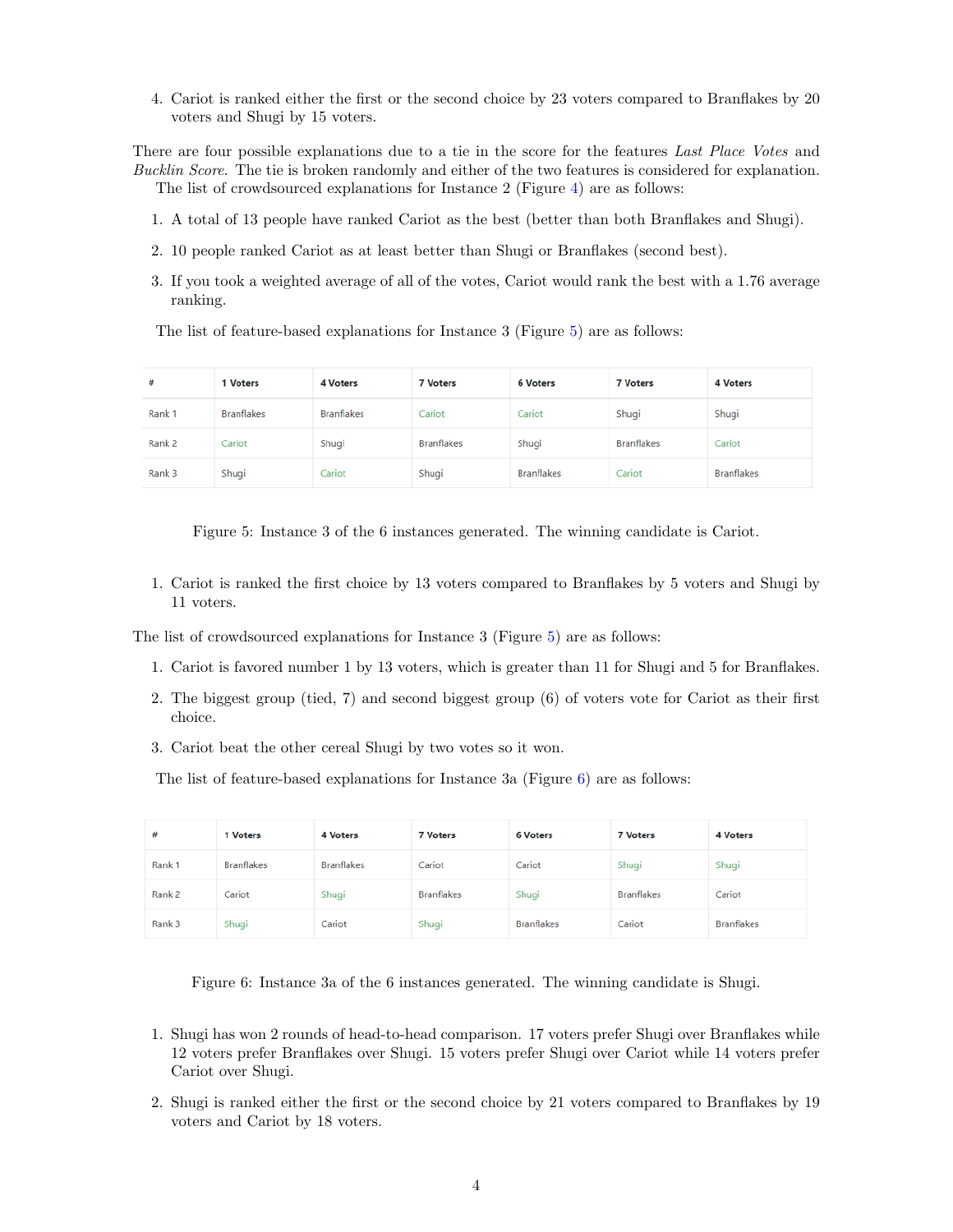3. Shugi is ranked the last choice by 8 voters compared to Branflakes by 10 voters and Cariot by 11 voters.

The list of crowdsourced explanations for Instance 3a (Figure [6\)](#page-3-0) are as follows:

- 1. Shugi is selected as either first or second choice by 21 voters. The tally for Cariot being in either first or second place is 18, and the tally for Branflakes in first or second place is 19.
- 2. Shugi received more points in the ranked voting system.
- 3. 11 people have rated Shugi their top cereal.

The list of feature-based explanations for Instance 4 (Figure [7\)](#page-4-0) are as follows:

| #      | 5 Voters          | 2 Voters          | <b>6 Voters</b>   | 4 Voters          | <b>6 Voters</b>   | <b>6 Voters</b>   |
|--------|-------------------|-------------------|-------------------|-------------------|-------------------|-------------------|
| Rank 1 | <b>Branflakes</b> | <b>Branflakes</b> | Cariot            | Cariot            | Shugi             | Shugi             |
| Rank 2 | Cariot            | Shugi             | <b>Branflakes</b> | Shugi             | <b>Branflakes</b> | Cariot            |
| Rank 3 | Shugi             | Cariot            | Shugi             | <b>Branflakes</b> | Cariot            | <b>Branflakes</b> |

<span id="page-4-0"></span>Figure 7: Instance 4 of the 6 instances generated. The winning candidate is Cariot.

- 1. Cariot is ranked the last choice by 8 voters compared to Branflakes by 10 voters and Shugi by 11 voters.
- 2. Cariot is ranked either the first or the second choice by 21 voters compared to Branflakes by 19 voters and Shugi by 18 voters.
- 3. Cariot has won 2 rounds of head-to-head comparison. 16 voters prefer Cariot over Branflakes while 13 voters prefer Branflakes over Cariot. 15 voters prefer Cariot over Shugi while 14 voters prefer Shugi over Cariot.

The list of crowdsourced explanations for Instance 4 (Figure [7\)](#page-4-0) are as follows:

- 1. Cariot is ranked either first or second place by the most people (21 first or second place votes for Cariot, compared to 19 for Branflakes and 18 candidates for Shugi).
- 2. While Shugi has more first-place votes than Cariot, more people have ranked Cariot above Shugi than ranked Shugi above Cariot (15 people ranked Cariot above Shugi, but 14 people ranked Shugi above Cariot).
- 3. Cariot has the most points when added up.

The list of feature-based explanations for Instance 4a (Figure [8\)](#page-4-1) are as follows:

| #      | 5 Voters          | 2 Voters          | <b>6 Voters</b>   | <b>4 Voters</b>   | <b>6 Voters</b>   | <b>6 Voters</b>   |
|--------|-------------------|-------------------|-------------------|-------------------|-------------------|-------------------|
| Rank 1 | <b>Branflakes</b> | <b>Branflakes</b> | Cariot            | Cariot            | Shugi             | Shugi             |
| Rank 2 | Cariot            | Shugi             | <b>Branflakes</b> | Shugi             | <b>Branflakes</b> | Cariot            |
| Rank 3 | Shugi             | Cariot            | Shugi             | <b>Branflakes</b> | Cariot            | <b>Branflakes</b> |

<span id="page-4-1"></span>Figure 8: Instance 4a of the 6 instances generated. The winning candidate is Shugi.

1. Shugi is ranked the first choice by 12 voters compared to Branflakes by 7 voters and Cariot by 10 voters.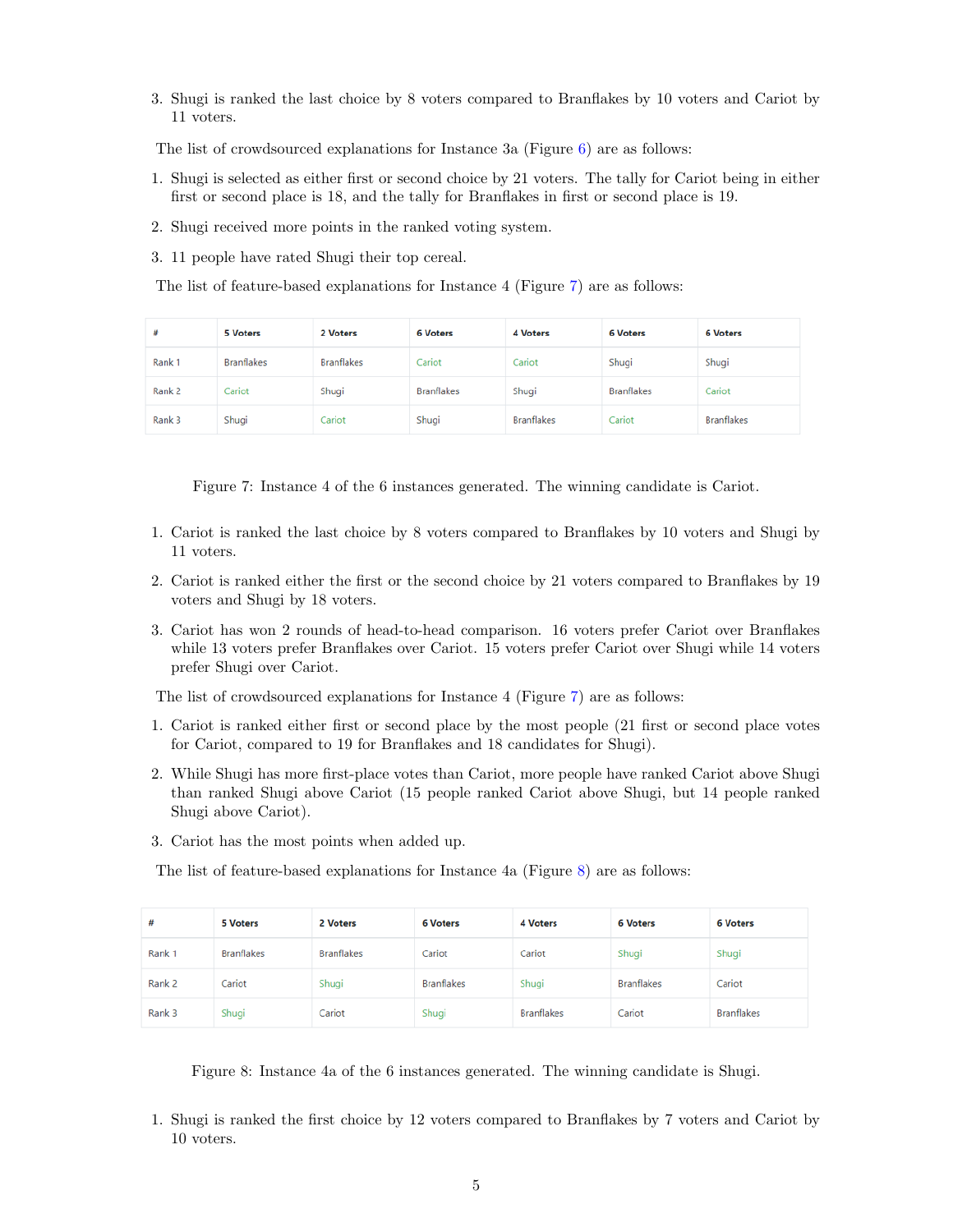The list of crowdsourced explanations for Instance 4a (Figure [8\)](#page-4-1) are as follows:

- 1. Shugi is the cereal selected by the largest number of voters (12 voters) as their first choice.
- 2. 18 of 29 voters prefer Shugi as the first or second place cereal brand.
- 3. 16 voters prefer Shugi over Branflakes and 14 voters prefer Shugi over Cariot.

### 3 Description of the Statistical Tests

#### <span id="page-5-3"></span>3.1 ANOVA with Aligned Rank Transform

The answers given to the questions on "Satisfaction" and "Acceptance" were measured on a Likert Scale of 1-5 with 5 being the most desired value and 1 being the least desired value. We use Analysis of Variance (ANOVA) with Aligned Rank Transforms (ART) since such a test is more appropriate in a setting where Likert Scale data is used [\[3\]](#page-11-0). The analysis is carried out using the ARTool R package. We have two factors, Explanations (No explanations, Crowdsourced explanations and Feature-based explanations) and Preference Index (Second preference and Third preference), in our ANOVA which results in a  $(3 \times 2)$  design with respect to the factors. Figure 2 in the paper is intended to give a visual representation of the same overall scenario.

Tables [1](#page-5-0) and [3](#page-5-1) provide the results of the  $3 \times 2$  ANOVA to measure the significance of the factors, Explanations and Preference Index, and the interaction effect of Preference Index and Explanation on Satisfaction and Acceptance respectively. Tables [2](#page-5-2) and [4](#page-6-0) provide the estimation of pairwise contrasts across the three different levels of the factor Explanations and the value of the effect size for each pair of treatments. The values of partial eta-squared in Tables [1](#page-5-0) and [3](#page-5-1) as well as the value of Cohen's-d in the Tables [2](#page-5-2) and [4](#page-6-0) provide the value of the effect size for the F test and the pairwise comparison of the explanations respectively. The effect sizes are also calculated using the ARTool package [\[2\]](#page-11-1).

| Factor                      | Df.res | F value | Pr(>F)         | Partial eta-sq |
|-----------------------------|--------|---------|----------------|----------------|
| PreferenceIndex             | 459    | 44.1704 | $8.5546e - 11$ | 0.0877841      |
| Explanation                 | 459    | 4.5561  | 0.010982       | 0.0194660      |
| PreferenceIndex:Explanation | 459    | 1.2947  | 0.274991       | 0.0056096      |

<span id="page-5-0"></span>Table 1: Results of the  $3 \times 2$  ANOVA for the comparison of Satisfaction across different levels of Explanations and Preference Index.

| Contrast      | Estimate | SЕ   |     | t.ratio  | p.yalue | Effect Size(d) |
|---------------|----------|------|-----|----------|---------|----------------|
| Feature-Crowd | $-1.74$  | 15.2 | 459 | $-0.114$ | 0.9928  | $-0.0131$      |
| Feature-None  | 38.40    | 15.1 | 459 | 2.551    | 0.0297  | 0.2890         |
| Crowd-None    | 40.14    | 15.1 | 459 | 2.661    | 0.0219  | 0.3021         |

<span id="page-5-2"></span>Table 2: Estimation of Pairwise Contrasts for all levels of Explanation and effect size for the  $3 \times 2$ ANOVA for the comparison of Satisfaction across different levels of Explanations and Preference Index.

| Factor                      | Df.res | F value | Pr(>F)         | Partial eta-sq |
|-----------------------------|--------|---------|----------------|----------------|
| PreferenceIndex             | 459    | 27.8200 | $2.0555e - 07$ | 0.057146       |
| Explanation                 | 459    | 5.9870  | 0.0027115      | 0.025424       |
| PreferenceIndex:Explanation | 459    | 3.9967  | 0.0190197      | 0.017117       |

<span id="page-5-1"></span>Table 3: Results of the  $3 \times 2$  ANOVA for the comparison of Acceptance across different levels of Explanations and Preference Index.

#### 3.1.1 Pairwise ANOVA for Satisfaction

We further conduct  $2 \times 2$  ANOVA with Aligned Rank Transform for pairwise comparisons of the explanations along with the effect of Preference Index for Satisfaction.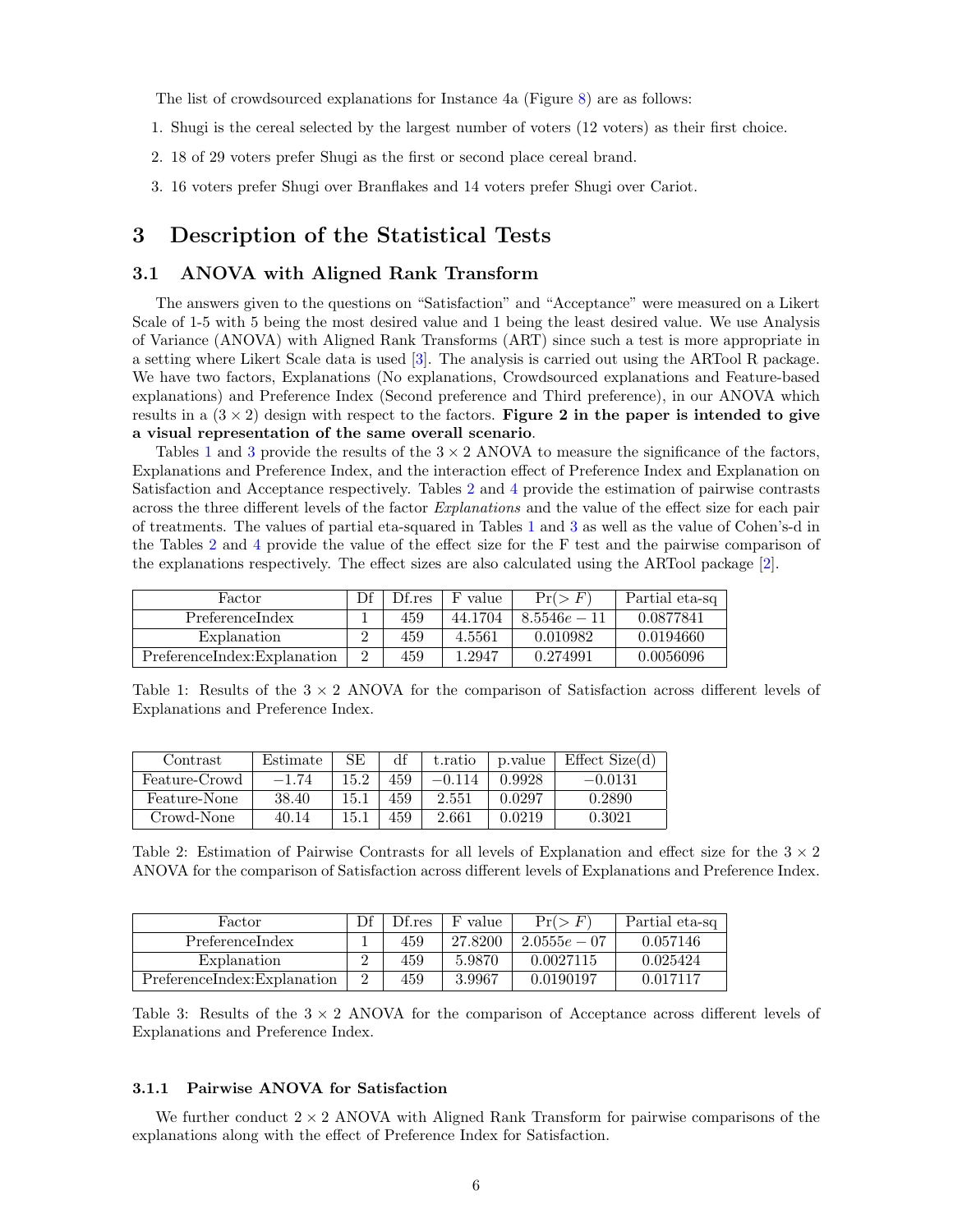| Contrast      | Estimate | SЕ   | df  | t.ratio | p. value | Effect Size(d) |
|---------------|----------|------|-----|---------|----------|----------------|
| Feature-Crowd | 27.5     | 15.0 | 459 | 1.832   | 0.1603   | 0.209          |
| Feature-None  | $51.5\,$ | 14.9 | 459 | 3.459   | 0.0017   | ${0.392}$      |
| Crowd-None    | 24.0     | 14.9 | 459 | .608    | 0.2432   | 0.183          |

<span id="page-6-0"></span>Table 4: Estimation of Pairwise Contrasts for all levels of Explanation and effect size for the  $3 \times 2$ ANOVA for the comparison of Acceptance across different levels of Explanation and Preference Index.

Pairwise Comparison of No Explanations to Feature-based Explanations Table [5](#page-6-1) denotes the results of the  $2 \times 2$  ANOVA to compare the effect of Explanations and Preference Index. Table [6](#page-6-2) denotes the estimation of pairwise contrasts for the two types of explanations, None and Feature-based along with the estimation of Cohen's d. The value of partial eta-squared in Table [5](#page-6-1) and Cohen's d in Table [6](#page-6-2) denote the values of effect size for the F test and pairwise estimation of contrasts respectively.

| Factor                      | Df.res | F value | Pr(>F)         | Partial eta-sq |
|-----------------------------|--------|---------|----------------|----------------|
| PreferenceIndex             | 308    | 18.6940 | $2.0748e - 05$ | 0.0572218      |
| Explanation                 | 308    | 7.2127  | 0.0076314      | 0.0228820      |
| PreferenceIndex:Explanation | 308    | 1.9377  | 0.1649268      | 0.0062518      |

<span id="page-6-1"></span>Table 5: Results of the  $2 \times 2$  ANOVA for the pairwise comparison of Satisfaction across Explanations (Feature-based Explanations and No Explanations) and Preference Index.

|              |                                    |  |  | Contrast   Estimate   SE   df   t.ratio   p.value   Effect Size(d) |
|--------------|------------------------------------|--|--|--------------------------------------------------------------------|
| Feature-None | 27.1   10.1   308   2.686   0.0076 |  |  | 0.304                                                              |

<span id="page-6-2"></span>Table 6: Estimation of pairwise contrasts for the two levels of Explanation for Satisfaction, None and Feature-based.

Pairwise Comparison of No Explanations to Crowdsourced Explanations Table [7](#page-6-3) denotes the results of the  $2 \times 2$  ANOVA to compare the effect of Explanations and Preference Index. Table [8](#page-6-4) denotes the estimation of pairwise contrasts for the two types of explanations, None and Feature-based along with the estimation of Cohen's d. The value of partial eta-squared in Table [7](#page-6-3) and Cohen's d in Table [8](#page-6-4) denote the values of effect size for the F test and estimation of pairwise contrasts respectively.

| Factor                      | Df.res | F value | Pr(>F)         | Partial eta-sq |
|-----------------------------|--------|---------|----------------|----------------|
| PreferenceIndex             | -307   | 16.6306 | $5.7919e - 05$ | 0.0513875      |
| Explanation                 | 307    | 6.5196  | 0.011153       | 0.0207948      |
| PreferenceIndex:Explanation | 307    | 1.8635  | 0.173219       | 0.0060335      |

<span id="page-6-3"></span>Table 7: Results of the  $2 \times 2$  ANOVA for the pairwise comparison of Satisfaction across Explanations (Crowdsourced Explanations and No Explanations), and Preference Index.

|            |      |  |                               | Contrast   Estimate   SE   df   t.ratio   p.value   Effect Size(d) |
|------------|------|--|-------------------------------|--------------------------------------------------------------------|
| Crowd-None | 25.8 |  | $10.1$   307   2.553   0.0112 | 0.29                                                               |

<span id="page-6-4"></span>Table 8: Estimation of pairwise contrasts for the two levels of Explanations for Satisfaction, None and Crowdsourced.

Pairwise Comparison of Crowdsourced and Feature-based Explanations Table [9](#page-7-0) denotes the results of the  $2 \times 2$  ANOVA to compare the effect of Explanations and Preference Index. Table [10](#page-7-1) denotes the estimation of pairwise contrasts for the two types of explanations, Crowdsourced and Feature-based along with the estimation of Cohen's d. The value of partial eta-squared in Table [9](#page-7-0)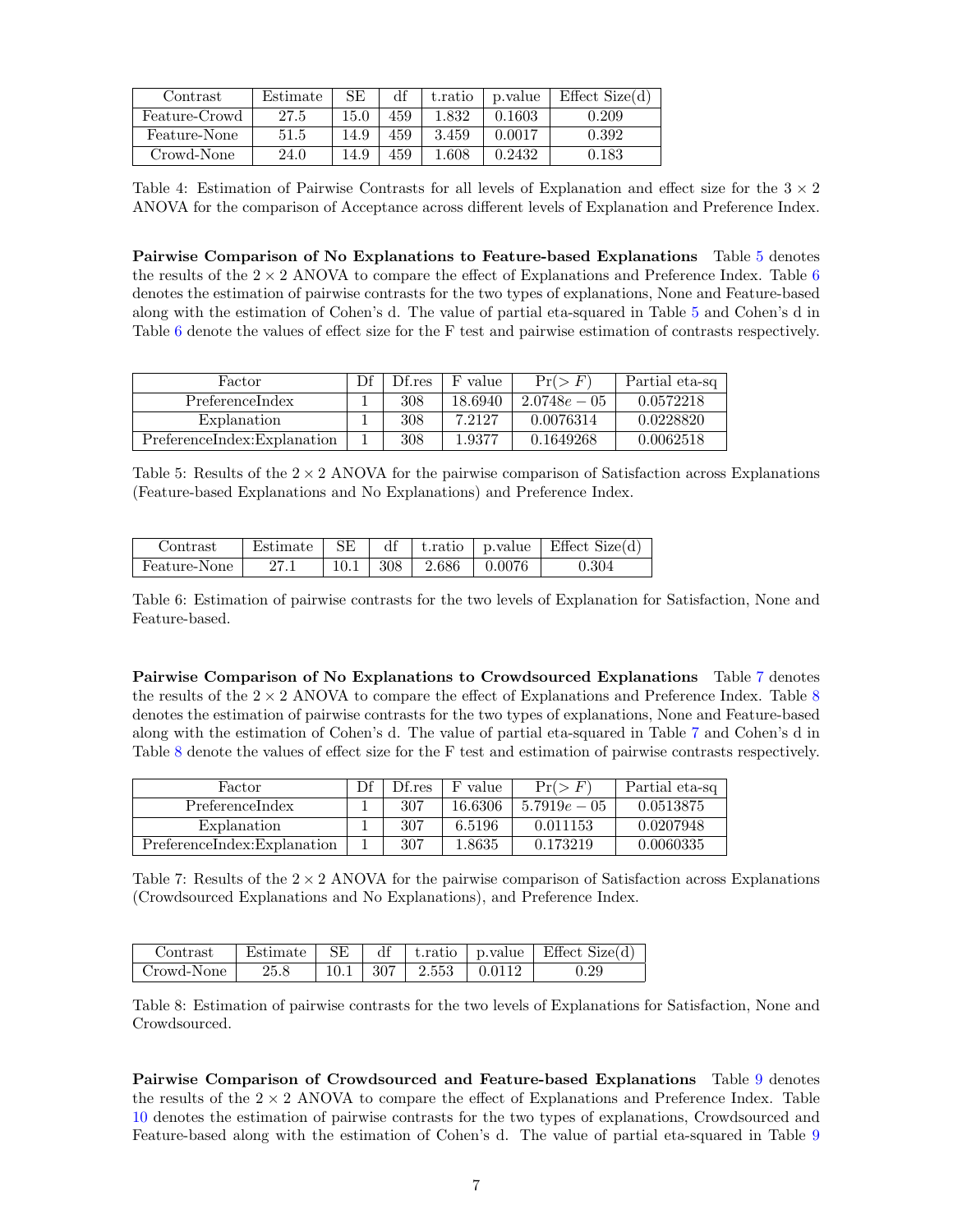and Cohen's d in Table [10](#page-7-1) denote the values of effect size for the F test and estimation of pairwise contrasts respectively.

| Factor                      | Df.res | F value  | Pr(>F)     | Partial eta-sq |
|-----------------------------|--------|----------|------------|----------------|
| PreferenceIndex             | 303    | 8.571939 | 0.0036725  | 0.02751191     |
| Explanation                 | 303    | 0.047317 | 0.82794663 | 0.00015614     |
| PreferenceIndex:Explanation | 303    | 0.067198 | 0.7956374  | 0.00022173     |

<span id="page-7-0"></span>Table 9: Results of the  $2 \times 2$  ANOVA for the pairwise comparison of Satisfaction across Crowdsourced Explanations and Feature-based Explanations, and Preference Index.

| Contrast      |         |        |     |                     | Estimate   SE   df   t.ratio   p.value   Effect Size(d) |
|---------------|---------|--------|-----|---------------------|---------------------------------------------------------|
| Feature-Crowd | $-2.18$ | $10-1$ | 303 | $-0.218 \pm 0.8279$ | $-0.0248$                                               |

<span id="page-7-1"></span>Table 10: Estimation of pairwise contrasts for the two levels of Explanations for Satisfaction, Crowdsourced and Feature-based.

#### 3.1.2 Pairwise ANOVA for Acceptance

We also conduct  $2 \times 2$  ANOVA with Aligned Rank Transform for pairwise comparisons of the Explanations along with the effect of Preference Index for Acceptance.

Pairwise Comparison of No Explanations to Feature-based Explanations Table [11](#page-7-2) denotes the results of the  $2 \times 2$  ANOVA to compare the effect of Explanations and Preference Index. Table [12](#page-7-3) denotes the estimation of pairwise contrasts for the two types of explanations, None and Feature-based along with the estimation of Cohen's d. The value of partial eta-squared in Table [11](#page-7-2) and Cohen's d in Table [12](#page-7-3) denote the values of effect size for the F test and estimation of pairwise contrasts respectively.

| Factor                      | Df.res | F value | Pr(>F)     | Partial eta-sq |
|-----------------------------|--------|---------|------------|----------------|
| PreferenceIndex             | 308    | 11.7504 | 0.00069104 | 0.036749       |
| Explanation                 | 308    | 7.0117  | 0.00851484 | 0.022259       |
| PreferenceIndex:Explanation | 308    | 3.3098  | 0.06983972 | 0.010632       |

<span id="page-7-2"></span>Table 11: Results of the  $2\times 2$  ANOVA for the pairwise comparison of Acceptance across Feature-based Explanations and No Explanations and Preference Index.

| Contrast     |      |  |                          |                | Estimate   SE   df   t.ratio   p.value   Effect Size(d) |
|--------------|------|--|--------------------------|----------------|---------------------------------------------------------|
| Feature-None | 26.5 |  | $10 \mid 308 \mid 2.648$ | $1\quad 0.085$ |                                                         |

<span id="page-7-3"></span>Table 12: Estimation of pairwise contrasts for the two levels of Explanations for Acceptance, Featurebased and None.

Pairwise Comparison of No Explanations to Crowdsourced Explanations Table [13](#page-8-0) denotes the results of the  $2 \times 2$  ANOVA to compare the effect of Explanations and Preference Index. Table [14](#page-8-1) denotes the estimation of pairwise contrasts for the two types of explanations, None and Crowdsourced along with the estimation of Cohen's d. The value of partial eta-squared in Table [13](#page-8-0) and Cohen's d in Table [14](#page-8-1) denote the values of effect size for the F test and estimation of pairwise contrasts respectively.

Pairwise Comparison of Feature-based Explanations to Crowdsourced Explanations Ta-ble [15](#page-8-2) denotes the results of the  $2 \times 2$  ANOVA to compare the effect of Explanations and Preference Index. Table [16](#page-8-3) denotes the estimation of pairwise contrasts for the two types of explanations, Featurebased and Crowdsourced along with the estimation of Cohen's d. The value of partial eta-squared in Table [15](#page-8-2) and Cohen's d in Table [16](#page-8-3) denote the values of effect size for the F test and estimation of pairwise contrasts respectively.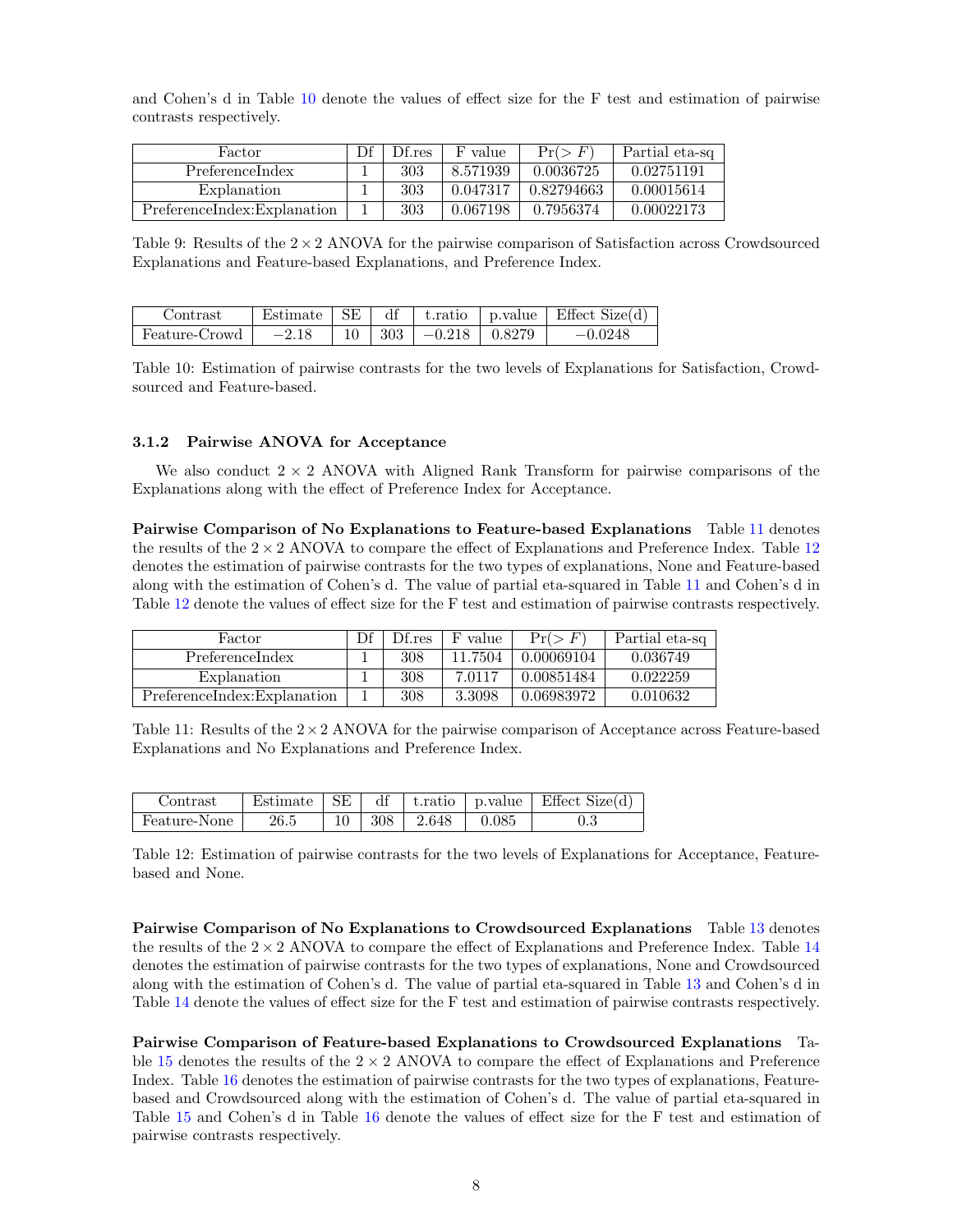| Factor                      | Df.res | F value | Pr(       | Partial eta-sq |
|-----------------------------|--------|---------|-----------|----------------|
| PreferenceIndex             | 307    | 7.5248  | 0.0064432 | 0.023924       |
| Explanation                 | 307    | 6.0556  | 0.014412  | 0.019344       |
| PreferenceIndex:Explanation | 307    | 3.9220  | 0.0485506 | 0.012614       |

<span id="page-8-0"></span>Table 13: Results of the  $2\times 2$  ANOVA for the pairwise comparison of Acceptance across Crowdsourced Explanations and No Explanations, and Preference Index.

|            |      |  |                                   | Contrast Estimate   $SE$   df   t.ratio   p.value   Effect Size(d) |
|------------|------|--|-----------------------------------|--------------------------------------------------------------------|
| Crowd-None | 24.7 |  | $10 \pm 307 \pm 2.461 \pm 0.0144$ | 0.279                                                              |

<span id="page-8-1"></span>Table 14: Estimation of pairwise contrasts for the two levels of Explanations for Acceptance, Crowdsourced and None.

| Factor                      | Df | Df.res | F value        | Pr(>F)       | Partial eta-sq |
|-----------------------------|----|--------|----------------|--------------|----------------|
| PreferenceIndex             |    | 303    | $1.9538e + 01$ | $1.3757e-05$ | $6.0575e - 02$ |
| Explanation                 |    | 303    | $7.5120e + 00$ | 0.0064929    | $2.4192e - 02$ |
| PreferenceIndex:Explanation |    | 303    | $7.8333e - 04$ | 0.9776902    | $2.5852e - 06$ |

<span id="page-8-2"></span>Table 15: Results of the  $2\times 2$  ANOVA for the pairwise comparison of Acceptance across Crowdsourced Explanations and Feature-based Explanations, and Preference Index.

| Contrast   |      |  |                                                       | Estimate   SE   df   t.ratio   p.value   Effect Size(d) |
|------------|------|--|-------------------------------------------------------|---------------------------------------------------------|
| Crowd-None | 26.8 |  | $\vert$ 9.78 $\vert$ 303 $\vert$ 2.741 $\vert$ 0.0065 | 0.313                                                   |

<span id="page-8-3"></span>Table 16: Estimation of pairwise contrasts for the two levels of Explanations for Acceptance, Crowdsourced and Feature-based.

Inference The aim of the study is to device effective explanations that increase the satisfaction and acceptance of the participants from the winning candidate while considering their utility from the winning candidate (Preference Index). As mentioned in the paper, the concept of utility is central to social choice mechanisms. The results of the  $3 \times 2$  ANOVA (Tables [1](#page-5-0) and [3\)](#page-5-1) indeed reveal that there is a statistically significant difference between the individual levels of both of these factors. The values of the partial eta-squared in Tables [1](#page-5-0) and [3](#page-5-1) and Cohen's d in Tables [2](#page-5-2) and [4](#page-6-0) show that the explanations (Feature-based and Crowdsourced) have a non-negligible impact on Satisfaction and Acceptance [\[1\]](#page-11-2). The pairwise ANOVA for the comparison of the effect of explanations (Feature-based and Crowdsourced) to no explanations also reveal a statistically significant difference in satisfaction and acceptance between explanations (Feature-based and Crowdsourced) and no explanations (Tables [5,](#page-6-1) [7,](#page-6-3) [11](#page-7-2) and [13\)](#page-8-0). Since the difference is non-negligible (Tables [6,](#page-6-2) [8,](#page-6-4) [12](#page-7-3) and [14\)](#page-8-1) This provides us with the motivation for conducting post-hoc tests to uncover significant patterns when providing the participant with explanations. Section [3.2](#page-9-0) provides with the detailed analysis of the same. In fact, we do observe that when the winning candidate is the participant's third preference, there is a positive impact on Satisfaction and Acceptance i.e., when the participant has the least utility from the winning candidate, providing her with explanations increases her Satisfaction and Acceptance as compared to not providing her with explanations.

A comparison of the Feature-based explanations to Crowdsourced explanations is essential to ascertain the practicality of the former. Feature-based explanations can be considered an alternative to crowdsourced explanations only if they are at least as effective as the latter with respect to the parameters Satisfaction and Acceptance. The pairwise ANOVA on the Satisfaction (Table [9\)](#page-7-0) show that there is no such significant difference while the pairwise ANOVA on acceptance show the opposite (Tables [15](#page-8-2) and [16\)](#page-8-3). Section [3.3](#page-10-0) provides a detailed breakdown of the comparison of Crowdsourced and Feature-based explanations. We do observe that the significant difference observed in acceptance does not translate in the post-hoc tests i.e., there is no statistically significant difference between Featurebased and Crowdsourced Explanations when comparing them per Preference Index and per Instance. Hence, the Feature-based explanations perform on par with the Crowdsourced Explanations.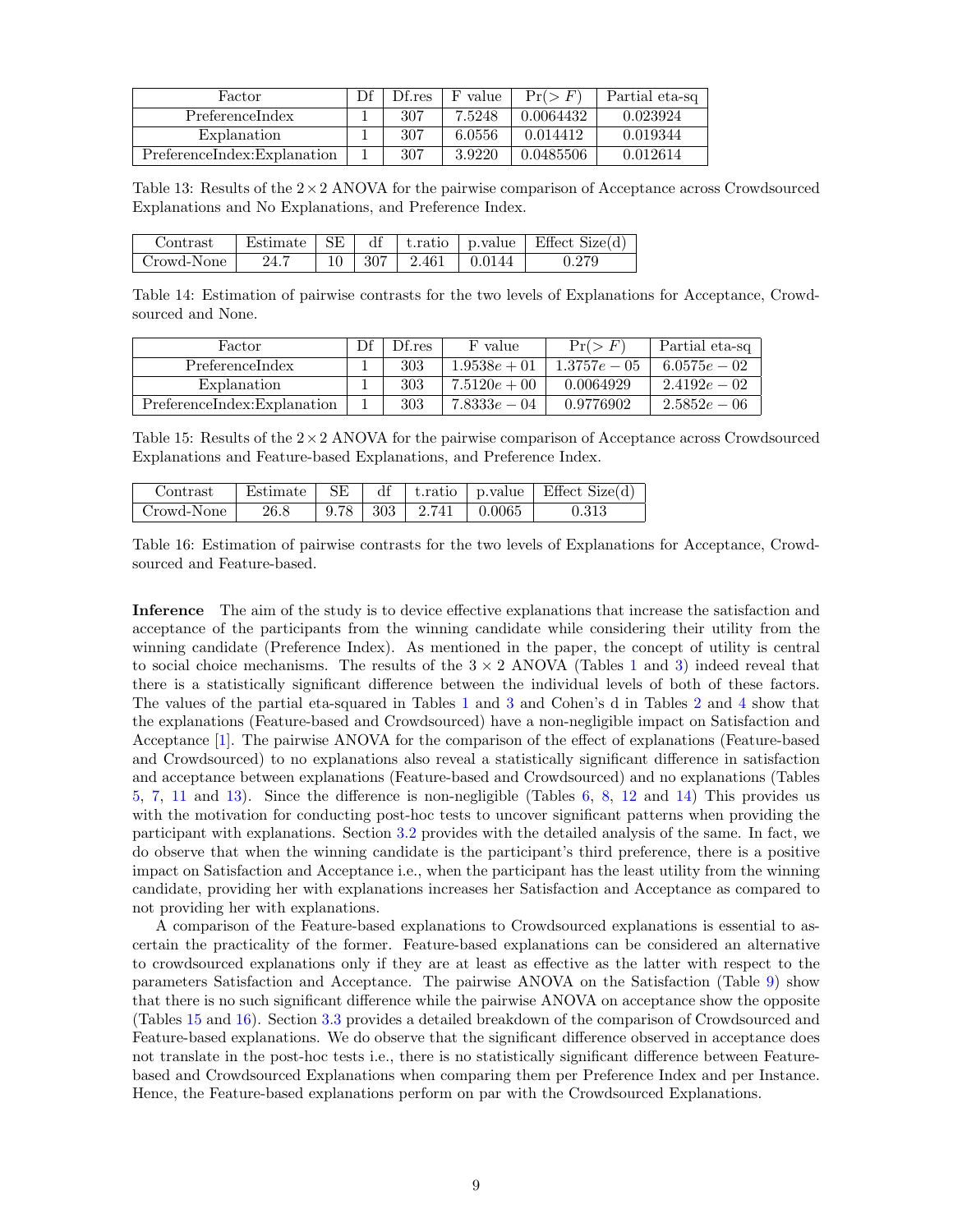#### <span id="page-9-0"></span>3.2 Statistical Tests for the Impact of Explanations

The aim of providing explanations of any form is to increase the Satisfaction from and Acceptance of the winning candidate. From Section [3.1,](#page-5-3) we observe that there is a statistically significant difference in satisfaction due to the two levels of Preference Index and hence the data is split on the basis of Preference Index. A one-tailed Mann-Whitney-Wilcoxon test is conducted with the hypothesis that "Providing explanations increases satisfaction in comparison to not providing explanations". We test the two pairs Feature-based Explanations & No Explanations and, Crowdsourced Explanations & No Explanations when the winning candidate is the Second Preference and the Third Preference of the participant. Tables [17](#page-9-1) and [18](#page-9-2) show the p-values obtained from the one-tailed Mann-Whitney-Wilcoxon test for the two pairs of explanations when the winning candidate is the participant's second preference and third preference respectively. A visual representation of the values of satisfaction and acceptance with respect to Preference Index is provided in Figures 5 and 6 respectively in the paper.

|              | Treatments Compared           |       |  |  |
|--------------|-------------------------------|-------|--|--|
| Parameter    | None vs Feature None vs Crowd |       |  |  |
| Satisfaction | 0.157                         | 0.168 |  |  |
| Acceptance   | 0.264                         | 0.288 |  |  |

<span id="page-9-1"></span>Table 17: p-values for the one-tailed Mann-Whitney-Wilcoxon Test when the winning candidate is the participant's second preference.

|              | Treatments Compared |        |  |  |
|--------------|---------------------|--------|--|--|
| Parameter    | N vs M              | N vs H |  |  |
| Satisfaction | 0.01                | 0.005  |  |  |
| Acceptance   | 0.029               | 0.0042 |  |  |

<span id="page-9-2"></span>Table 18: p-values for the one-tailed Mann-Whitney-Wilcoxon Test when the winning candidate is the participant's third preference.

We also conduct an instance-wise tests for increase in Satisfaction and Acceptance for interesting insights. Tables [19](#page-9-3) and [20](#page-10-1) provide us with the results of the same. The graphs for instance-wise values of Satisfaction and Acceptance are given in Figures 3 and 4 in the paper.

|                                                                                                         | Treatments Compared |    |    |     |    |        |
|---------------------------------------------------------------------------------------------------------|---------------------|----|----|-----|----|--------|
| Parameter                                                                                               | #1                  | #2 | #3 | #3a | #4 | #4a    |
| Satisfaction 0.3832 0.2074 0.4879 0.0574 0.0155 0.6079<br>Acceptance 0.4898 0.2004 0.3604 0.0734 0.0349 |                     |    |    |     |    | 0.3787 |

<span id="page-9-3"></span>Table 19: p-values for the Mann-Whitney-Wilcoxon Test comparing the feature-based explanations to no explanations for all of the 6 instances .

Inference We can observe that when the winning candidate is the participant's third preference, explanations, feature-based or crowdsourced, increase the participant's satisfaction and acceptance (Table [18\)](#page-9-2). From the instance-wise comparison, we can see that in instances 3a (Figure [6\)](#page-3-0) and 4 (Figure [7\)](#page-4-0), explanations do lead to an increase in the satisfaction and acceptance (Tables [19](#page-9-3) and [20\)](#page-10-1). We report the same in the paper.

An additional measure for the impact of explanations is that the participant needs to be convinced that no other candidate is a more justified winner than the current winning candidate. This is measured by the response to Question 2a on "Alternate Winner". The proportion of participants that feel that an alternate winner is justified is calculated across the three treatments of explanations. A one-tailed Z-test for proportions is conducted to compare if explanations result in decreasing the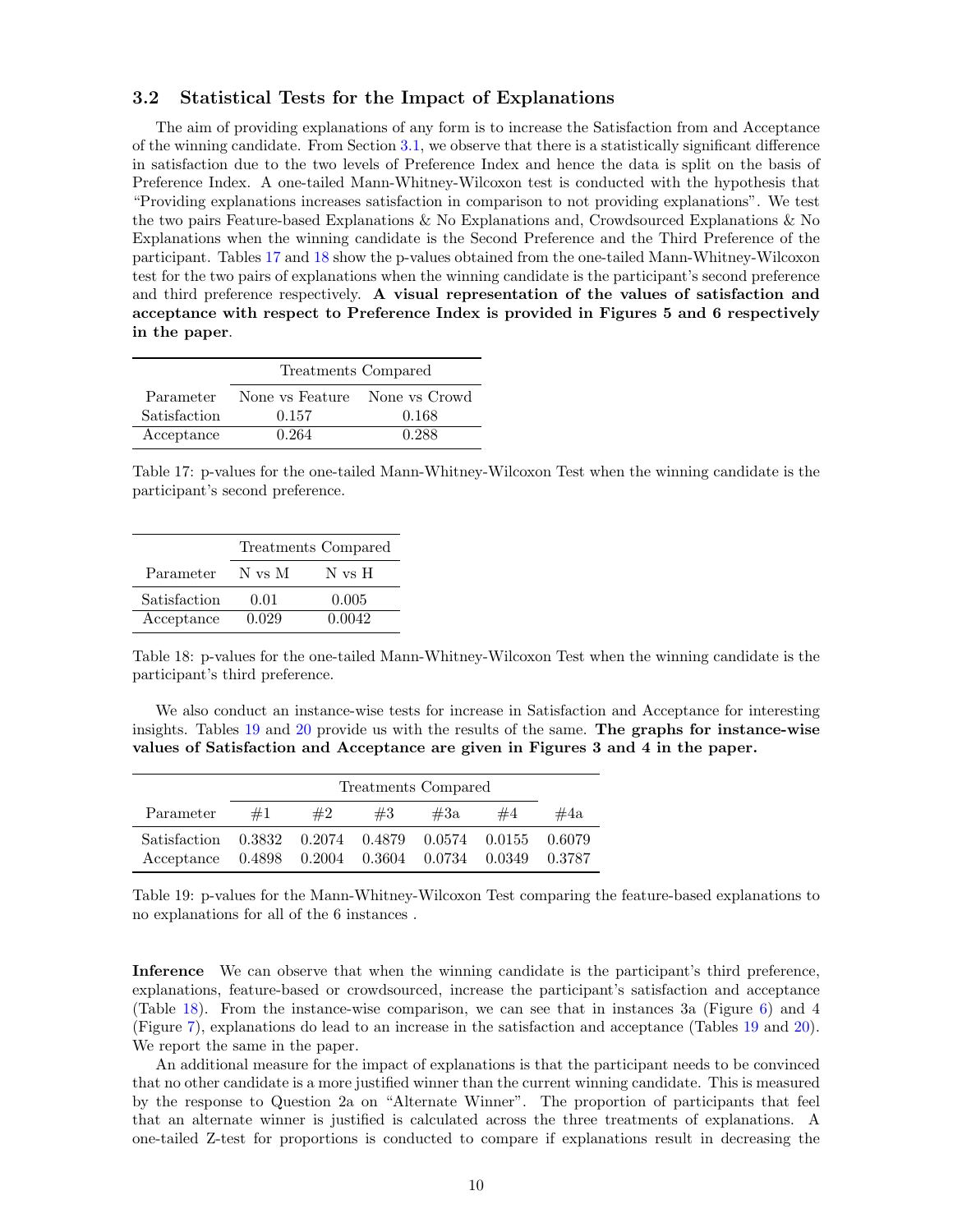|                                                                                   | Treatments Compared |    |    |     |                                   |     |
|-----------------------------------------------------------------------------------|---------------------|----|----|-----|-----------------------------------|-----|
| Parameter                                                                         | #1                  | #2 | #3 | #3a | #4                                | #4a |
| Satis factor 0.1512 0.263<br>Acceptance 0.1678 0.3833 0.3568 0.0793 0.1272 0.2405 |                     |    |    |     | $0.525$ $0.015$ $0.1054$ $0.7522$ |     |

<span id="page-10-1"></span>Table 20: p-values for the Mann-Whitney-Wilcoxon Test comparing the crowdsourced explanations to no explanations for all of the 6 instances .

proportion of participants that feel so. The p-value while comparing no explanations to feature-based explanations is 0.006. The p-value for the same comparison between no explanations and crowdsourced explanations is 0.2994. This reveals that the feature-based explanations perform better in comparison to the crowdsourced explanations with respect to convincing the participant. Figure 7 in the paper denotes the values of the aforementioned proportions and the superiority of feature-based explanations with respect to the same is clearly visible.

#### <span id="page-10-0"></span>3.3 Comparison of Feature-based and Crowdsourced Explanations

The goal behind developing feature-based explanations is to replace the costly alternative of crowdsourced explanations. This is possible only when the performance of feature-based explanations is on par with that of crowdsourced explanations i.e. the former explanations need to result in similar levels of satisfaction and acceptance as the latter explanations. In Section [3.1,](#page-5-3) we observe that the factor Preference Index has a statistically significant difference between its two levels (Second Preference and Third Preference). We also observe that for the parameter Acceptance, there is a statistically significant difference between Feature-based Explanations and Crowdsourced Explanations. To check for significant patterns, we conduct a two-tailed Mann-Whitney-Wilcoxon Test comparing these two explanations on the basis of the aforementioned parameters while splitting them on the basis of the Preference Index. Table [21](#page-10-2) denote the p-values for the comparison of the two different explanations based on the parameters Satisfaction and Acceptance, across Preference Index, Second and Third. Figures 5 and 6 in the paper enable a visualization of this. It is important to note that the comparison of no explanations to explanations (Feature-based and crowdsourced) was one-tailed because we want explanations to increase the value of satisfaction and acceptance. The comparison of Feature-based explanations and crowdsourced explanations on the other hand is two-tailed because we want the feature-based explanations to perform as well as the crowdsourced ones.

|                                          | Parameter |        |  |  |
|------------------------------------------|-----------|--------|--|--|
| Preference Index Satisfaction Acceptance |           |        |  |  |
| Second                                   | 0.975     | 0.96   |  |  |
| Third                                    | 0.9521    | 0.9165 |  |  |

<span id="page-10-2"></span>Table 21: p-values for the two-tailed Mann-Whitney-Wilcoxon Test to compare Feature-based and Crowdsourced Explanations across Preference Index.

An instance-wise, two-tailed Mann-Whitney-Wilcoxon Test is conducted to check for statistically significant differences between the two types of explanations. Table [22](#page-11-3) provides us with the p-values for the same and we can observe that there is indeed no statistically significant difference. **A visual** representation of the same is given by Figures 3 and 4 in the paper. The results obtained by tests based on Preference Index and the 6 different instances establish that the feature-based explanations perform on par with the crowdsourced explanations which is duly reported in the paper.

Inference From tables [21](#page-10-2) and [22](#page-11-3) it can be observed that there is no statistically significant difference in the performances of the two types of explanations. It is interesting to note that while the results of the pairwise ANOVA in Table [15](#page-8-2) shows a statistically significant difference between the Feature-based and Crowdsourced explanations, comparison based on individual levels of Preference Index do not show the same. We attribute this to the inherent difference between the questions that both these